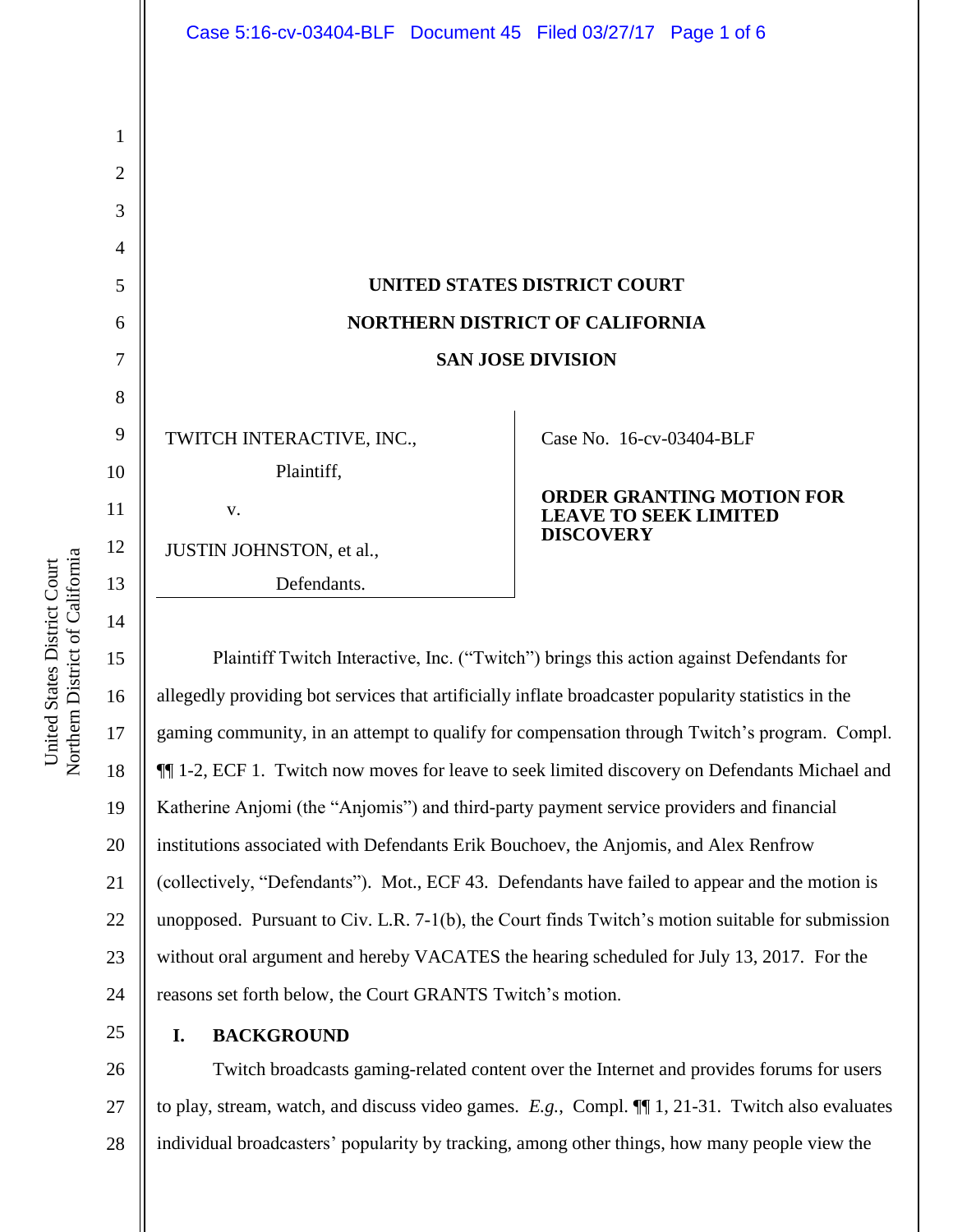## Case 5:16-cv-03404-BLF Document 45 Filed 03/27/17 Page 2 of 6

1

2

3

4

5

6

7

8

9

10

11

12

13

14

15

17

18

19

20

21

broadcaster's stream, and rewards popular broadcasters by sharing revenue through its Partnership Program. *Id.* ¶¶ 1, 2, 21-31. According to Twitch's complaint, Defendants operated bot services that falsely inflate usage in order to deceive Twitch into believing that certain broadcasters are more popular than they really are. *Id.* ¶ 3, 43-51. Twitch also alleges that it found that Defendants used third-party payment services such as PayPal to facilitate financial transactions with individuals who purchase these bot services. *See, e.g.*, *id.*, Ex. D at 2, 7; *id.*, Ex. B at 7; *id.*, Ex. G at 4; *see also* Simpkins Decl.") ¶ 2-4, ECF 43-2; Exs. A-C, ECF 43-3 (screen captures of relevant websites showing that Defendants used PayPal).

Twitch further alleges that Defendants advertised their services using the Twitch trademarks in a manner that is likely to deceive consumers about the services' affiliations with Twitch, and violated Twitch's Terms and Guidelines to which Defendants agreed when they created accounts with Twitch or otherwise accessed the Twitch website. *See* Compl. ¶¶ 34, 69, 79, 120; Exs. B, B-II, D, D-II, G, G-II.

16 In June 2016, Twitch filed suit against Defendants for various claims including trademark infringement, 15 U.S.C. § 1114; unfair competition, 15 U.S.C. § 1125(a); cybersquatting; and breach of contract. Compl. ¶¶ 122-45, 155-64. Over the course of several months, Twitch attempted to locate and personally serve Defendants without much success. *See* Twitch's Mot. for Alternative Service of Process, ECF 29. This Court then granted Twitch leave to serve certain Defendants by alternative means. ECF 33. Twitch successfully served those Defendants on January 24, 2017. ECF 35. Defendants Bouchouev, the Anjomis, and Renfrow did not respond to the Complaint, and the Clerk entered default as to them on March 8, 2017. ECF 41.

22 23 24 25 Now pending before the Court is Twitch's motion for leave to conduct limited discovery to obtain information in support of a future motion for default judgment against Defendants, specifically for information on damages associated with at least the following claims: trademark infringement, unfair competition, cybersquatting, and breach of contract. Mot. 2.

26

## **II. LEGAL BACKGROUND**

27 28 The scope and limitations of discovery are set forth by the Federal Rules of Civil Procedure. Rule 26 provides in pertinent part that: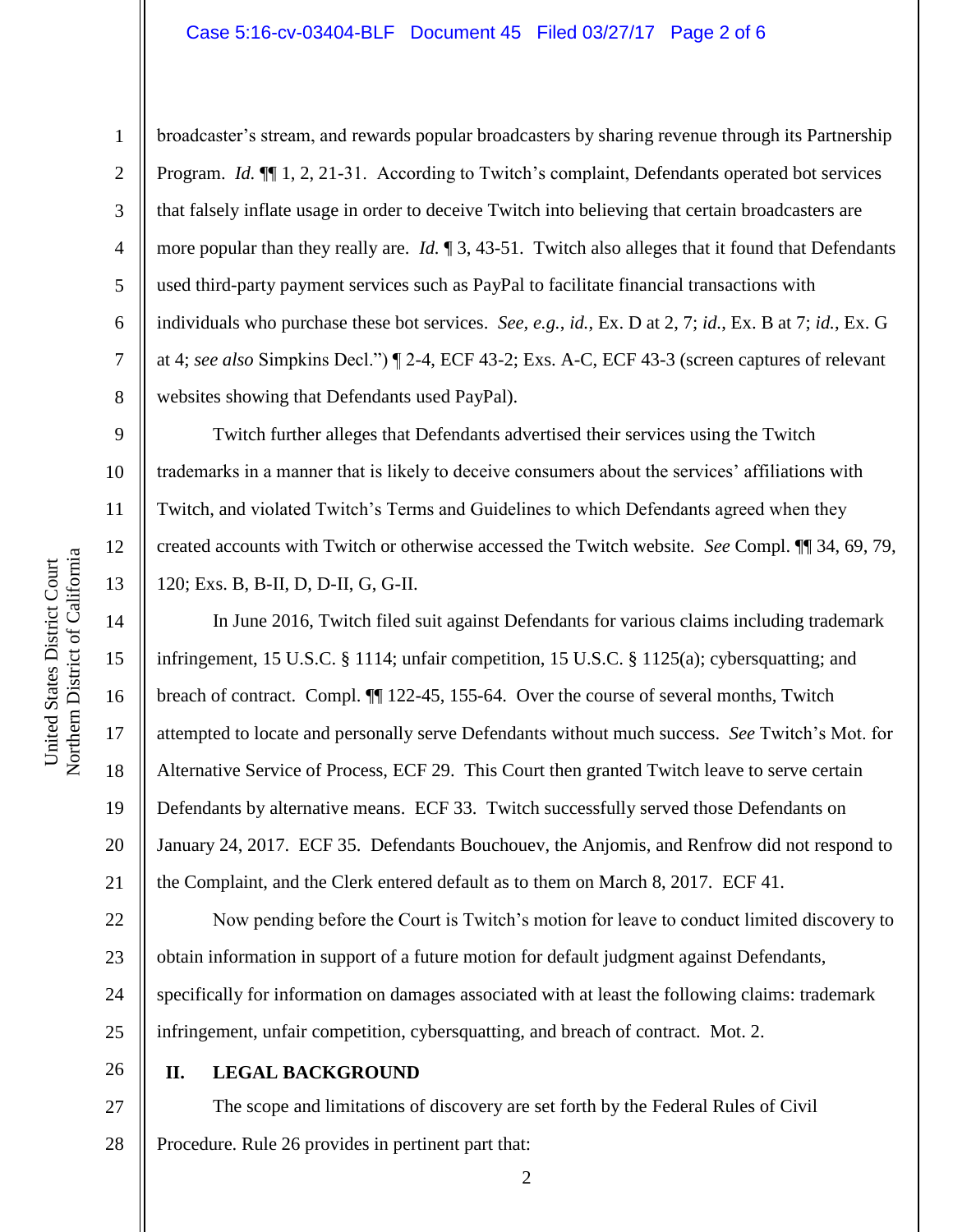Unless otherwise limited by court order, the scope of discovery is as follows: Parties may obtain discovery regarding any nonprivileged matter that is relevant to any party's claim or defense–including the existence, description, nature, custody, condition, and location of any documents or other tangible things and the identity and location of persons who know of any discoverable matter. For good cause, the court may order discovery of any matter relevant to the subject matter involved in the action. Relevant information need not be admissible at the trial if the discovery appears reasonably calculated to lead to the discovery of admissible evidence. All discovery is subject to the limitations imposed by Rule 26(b)(2)(C).

Fed. R. Civ. P. 26(b)(1).

Trial courts have broad discretion in granting or denying discovery. *Hallett v. Morgan,* 296 F.3d 732, 751 (9th Cir.2002) ("broad discretion is vested in the trial court to permit or deny discovery, and its decision to deny discovery will not be disturbed except upon the clearest showing that denial of discovery results in actual and substantial prejudice to the complaining litigant").

Generally, Rule 26(d)(1) provides that "[a] party may not seek discovery from any source before the parties have conferred as required by Rule 26(f), except . . . when authorized by these rules, by stipulation, or by court order." Fed. R. Civ. P. 26(d). Courts apply a "good cause" standard in considering motions to expedite discovery. *Semitool, Inc. v. Tokyo Electron Am.*, Inc., 208 F.R.D. 273, 276 (N.D. Cal. 2002); *see also Am. LegalNet, Inc. v. Davis*, 673 F. Supp. 2d 1063, 1066 (C.D. Cal. 2009); *In re Countrywide Fin.Corp. Derivative Litig.*, 542 F. Supp. 2d 1160, 1179 (C.D. Cal. 2008). Good cause may be found where the need for expedited discovery, in consideration of the administration of justice, outweighs the prejudice to the responding party. *Semitool*, 208 F.R.D. at 276.

Good cause for expedited discovery is frequently found in cases involving claims of infringement and unfair competition or in cases where the plaintiff seeks a preliminary injunction. *Id.*; *Pod-Ners, LLC v. N. Feed & Bean of Lucerne Ltd. Liability Co.*, 204 F.R.D. 675, 676 (D. Colo. 2002). Good cause may also exist in cases where a defendant has failed to appear, resulting in the entry of default against the defendant, and the plaintiff is in need of evidence to establish damages. *See Sheridan v. Oak Street Mortg., LLC*, 244 F.R.D. 520, 522 (E.D. Wis. 2007); *Adobe Sys. Inc. v. Max Bunhey, et al.*, No. 131365, 2013 WL 12140304, at \*2 (C.D. Cal. Oct. 29, 2013).

1

2

3

4

5

6

7

8

9

10

11

12

13

14

15

16

17

18

19

20

21

22

23

24

25

26

27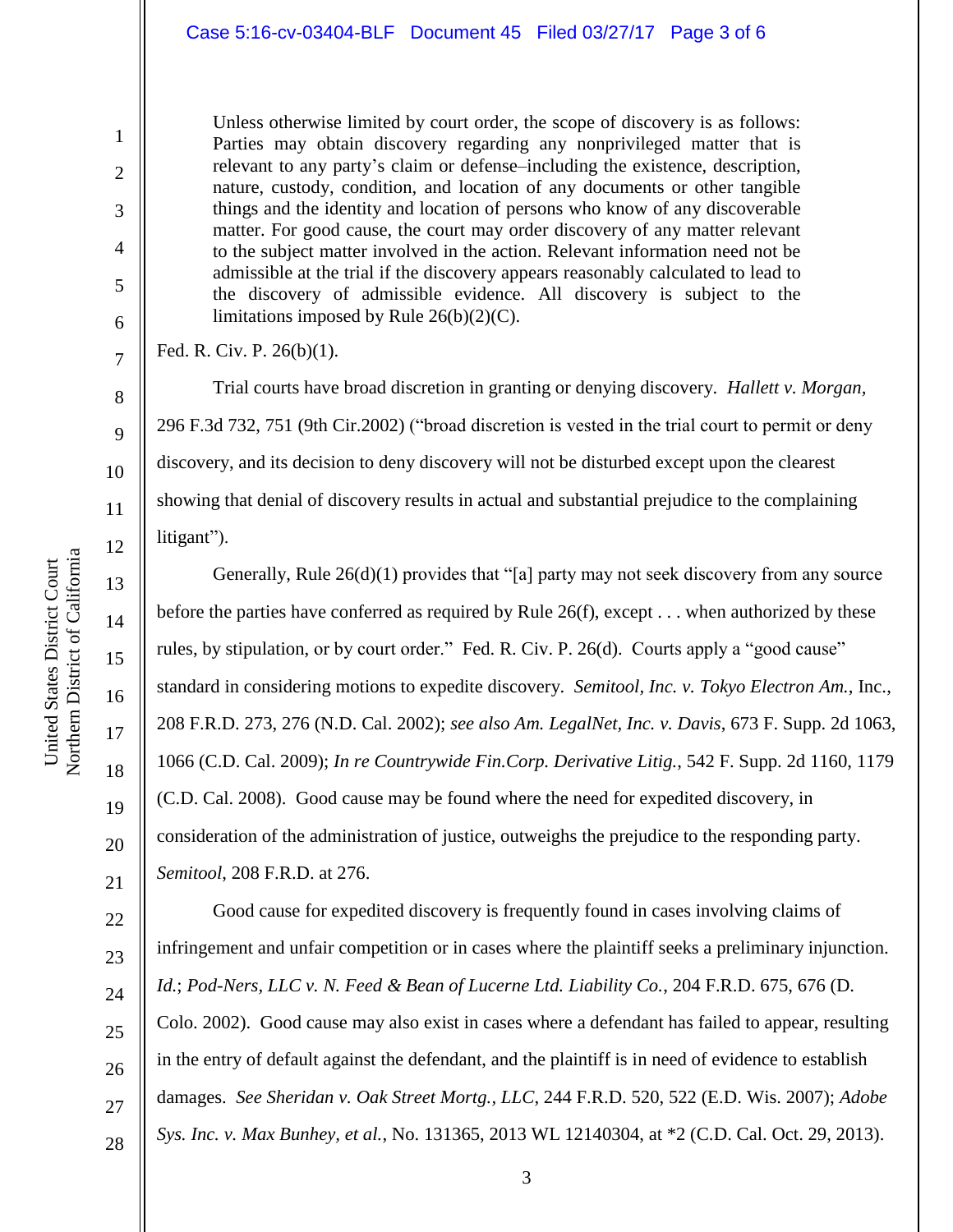## **III. DISCUSSION**

As alleged in the complaint, Defendants' bot services and their use of Twitch's trademarks form the basis for the asserted causes of action. Defendants failed to respond to the complaint. As a result, Twitch has been prevented from participating in a Rule 26(f) conference and from obtaining discovery from Defendants as to the scope of their unlawful activities and the revenue generated by those activities.

On March 8, 2017, a Default by Clerk was entered against Defendants based on their failure to plead or otherwise defend in this action as directed by the Summons and as provided by the Federal Rules of Civil Procedure. ECF 41. Twitch is in the process of drafting a motion for default judgment against Defendants in which it may request an award of statutory damages or actual damages, loss profits, costs of the action, injunctive relief, as well as other relief. Mot. 4. However, without discovery, Twitch cannot make an informed decision as to the type of relief and the scope of that relief. *Id.*

On this motion, Twitch first seeks discovery from payment processors and financial institutions of Defendants, one of which is Paypal. *Id.* at 1, 4-6. For example, Twitch needs discovery relating to the prices Defendants charged for the unlawful bot services and any other revenue information, which is in the possession of Defendants and the third-party payment processors and the financial institution they used. *Id.* at 4. Twitch also anticipates that receiving information on Defendant Renfrow from third-party payment processor would enable it to confirm his real identity. *Id.* at 4 n.1. Such requested information is reasonably calculated to lead to relevant and admissible information about Defendants' revenues or profits. *E.g.*, *Blizzard Entm't, Inc. v. Reeves*, No. 09-7621, 2010 WL 4054095, at \*2 (C.D. Cal. Aug. 10, 2010) (on a motion for default judgment, finding satisfactory the evidence based on financial transactions reflected in PayPal's records to demonstrate a defendant's gross revenue). Without Defendants' participation in this action, discovery on third-party payment processors and financial institutions of Defendants may be the only means to obtain evidence in support of Twitch's motion for default judgment and claim for damages. As such, Twitch has shown good cause to proceed with the proposed narrowly-tailored discovery. *Sheridan v. Oak St. Mortg., LLC*, 244 F.R.D. 520, 522 (E.D. Wis.

United States District Court

Northern District of California United States District Court

1

2

3

28

20

21

22

23

24

25

26

27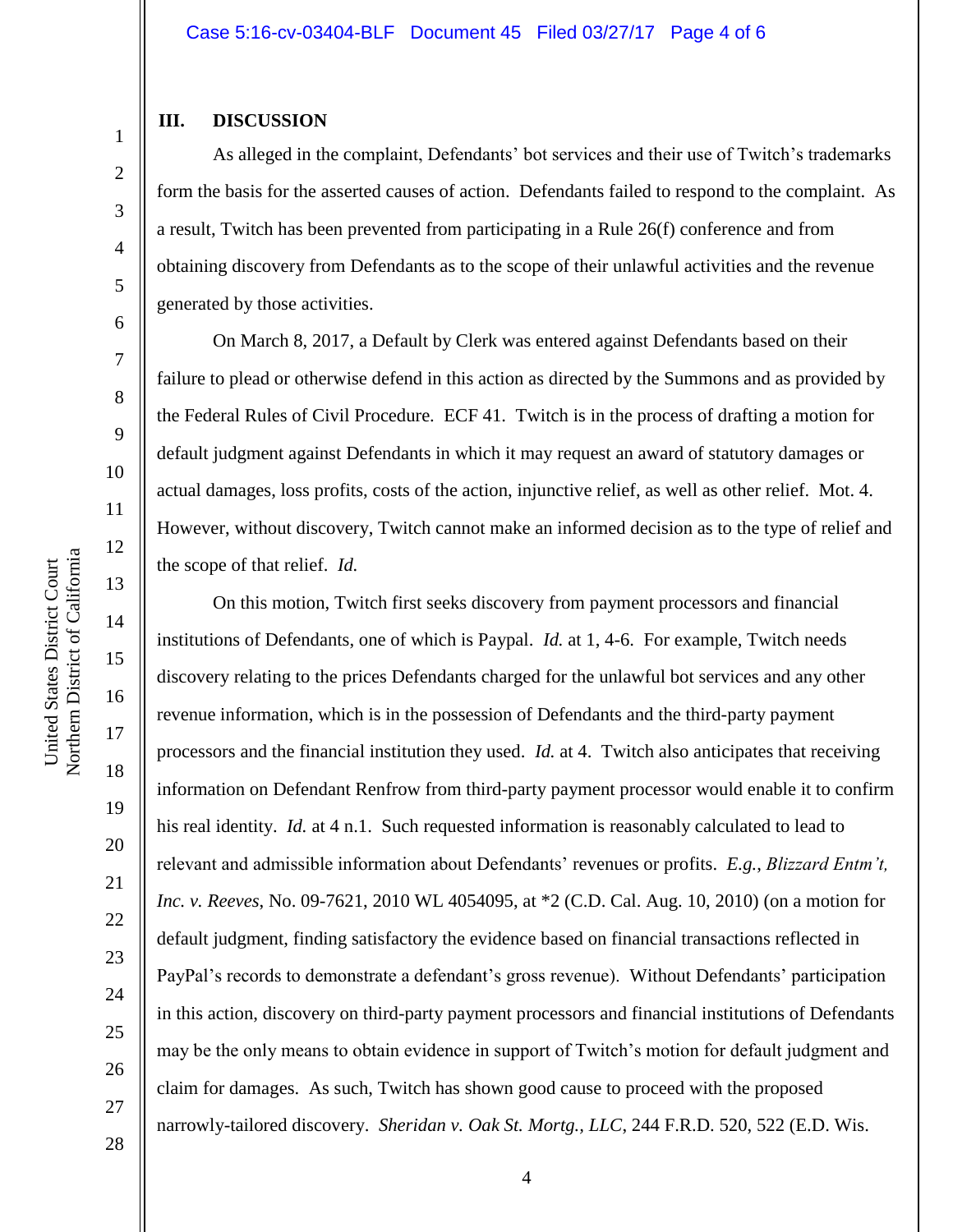2007) (permitting expedited discovery in a case involving a defaulted defendant because "absent limited discovery," plaintiff cannot "obtain information relevant to the issues of class certification and damages").

Twitch also seeks leave to serve discovery on the Anjomis because they continue to be represented by counsel and thus may be more likely than other Defendants to respond to discovery requests. Mot. 6. Specifically, Twitch seeks the following discovery: (1) a complete list of bot services owned, operated or managed by the Anjomis; (2) customer information and usage statistics; (3) the revenue and profits the Anjomis derived from their bot services; (4) the source code of any and all Twitch-compatible software the Anjomis used to provide the bot services; and (5) other services the Anjomis' bot services depend on, such as, but not limited to, open proxies and virtual private server (VPS) providers. *Id.* These proposed areas of discovery are related to the scope of the Anjomis' alleged unlawful activities and the revenue generated by those activities. For the same reasons discussed above with respect to third-party payment processors, the discovery sought here is reasonably calculated to lead to evidence in support of a motion for default judgment and a request for damages. Twitch also cannot conduct traditional discovery as the Anjomis refused to participate in this action.

17 18 19 Accordingly, the Court finds that Twitch has established good cause to warrant expedited discovery in this matter in order to support the anticipated motion for entry of default judgment and the claim for damages. *Semitool, Inc.*, 208 F.R.D. at 276.

**IV. ORDER**

21 22 23 24 25 26 27 Based on the foregoing, the Court GRANTS Twitch's motion for leave to seek immediate discovery. Twitch may seek discovery from Defendants Michael Anjomi and Katherine Anjomi pertaining to: (1) the scope of their unlawful activity, including a complete list of bot services owned, operated or managed by the Anjomis, customer information and usage statistics, revenue and profits; (2) the source code of any and all Twitch-compatible software used to provide the bot services; and (3) other services the bot services depend on, such as, but not limited to, open proxies and VPS providers.

28

Twitch is also granted leave to seek discovery from the payment processors and financial

5

1

2

3

4

5

6

7

8

9

10

11

12

13

14

15

16